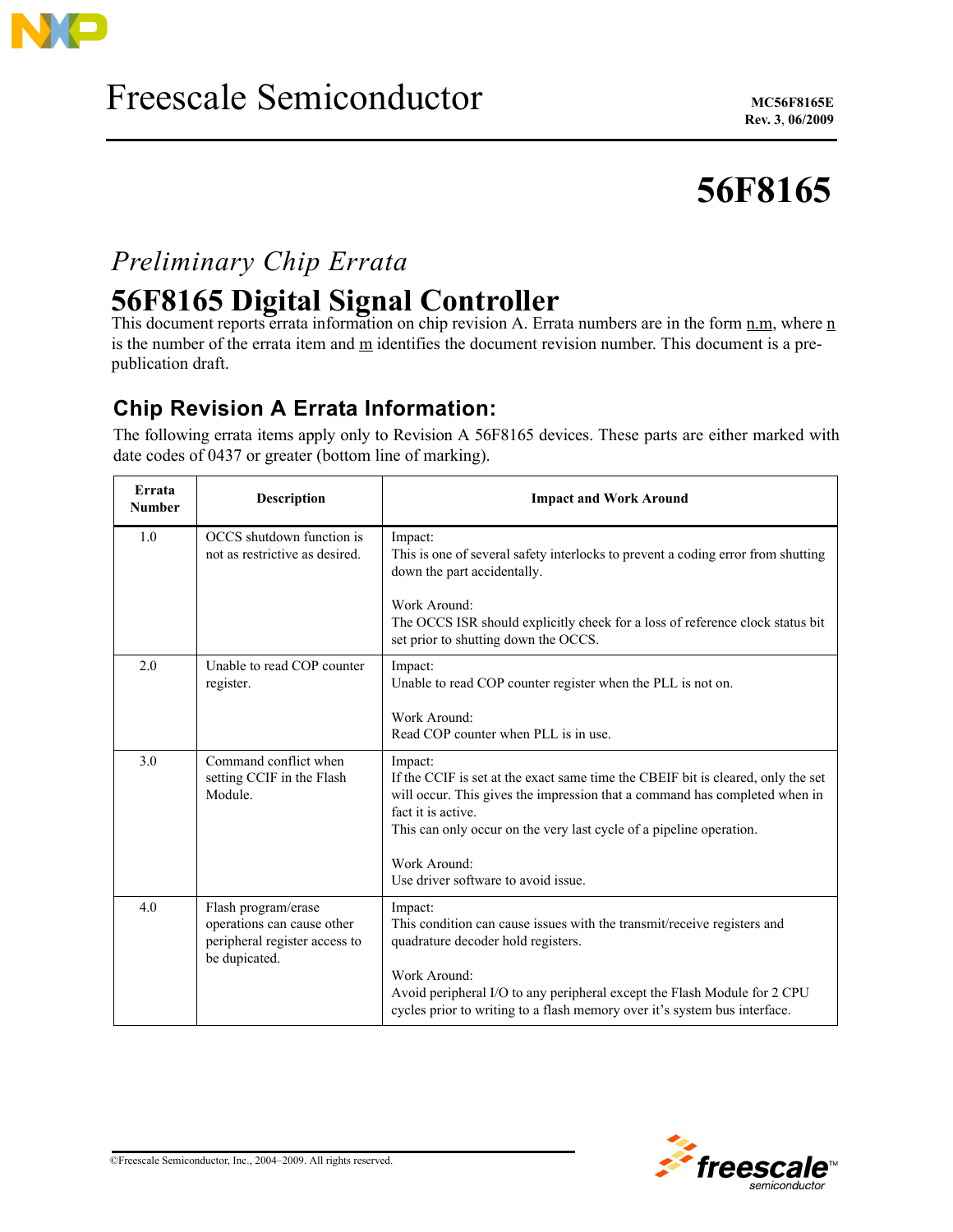

### **Chip Revision A Errata Information:**

The following errata items apply only to Revision A 56F8165 devices. These parts are either marked with date codes of 0437 or greater (bottom line of marking).

| Errata<br>Number | Description                                                                                                                                                                 | <b>Impact and Work Around</b>                                                                                                                                                                                                                                                                                          |
|------------------|-----------------------------------------------------------------------------------------------------------------------------------------------------------------------------|------------------------------------------------------------------------------------------------------------------------------------------------------------------------------------------------------------------------------------------------------------------------------------------------------------------------|
| 5.2              | The LVI interrupt signal<br>polarity in STOP mode is<br>inverted.                                                                                                           | Impact:<br>The processor will not enter STOP mode if LVI is enabled or LVI IPL is set in<br>the IPR2.                                                                                                                                                                                                                  |
|                  | In Rev 2.0, clarified errata<br>impact and work around.                                                                                                                     | Work Around:<br>Disable LVI interrupt and clear LVI IPL. With this work around LVI will not<br>wake up the processor from STOP mode.                                                                                                                                                                                   |
| 6.0              | Wait mode operation is<br>inconsistent in debug mode.                                                                                                                       | Impact:<br>WAIT appears to work properly when the device is in mission mode. In debug<br>mode, the WAIT instruction sometimes has no effect.                                                                                                                                                                           |
|                  |                                                                                                                                                                             | Work Around:<br>Test WAIT mode operation outside of the debug environment.                                                                                                                                                                                                                                             |
| 7.0              | EOnCE registers use the<br>wrong clock. I/O fails in<br>presence of holdoffs.                                                                                               | Impact:<br>Real-time debugging not available. EOnCE reads will fail in the presence of<br>holdoffs.                                                                                                                                                                                                                    |
|                  |                                                                                                                                                                             | Work Around:<br>For EOnCE writes use NOP padding.<br>No workaround for EOnCE reads in presence of holdoffs.                                                                                                                                                                                                            |
| 8.0              | Software breakpoint in<br>uninterruptable code can<br>cause the debugger to execute                                                                                         | Impact:<br>Use work around.                                                                                                                                                                                                                                                                                            |
|                  | instructions in the wrong<br>order.                                                                                                                                         | For example, a conditional branch followed by two single word instructions<br>with DBGHALT replaces the first instruction after the conditional branch.                                                                                                                                                                |
|                  |                                                                                                                                                                             | Work Around:<br>CodeWarrior has implemented a workaround which utilizes NOP padding.                                                                                                                                                                                                                                   |
| 9.0              | The SCI TIDLE flag may not<br>be cleared immediately upon<br>transmission of a break<br>character via the SBK bit of<br>the SCI control register.                           | Impact:<br>This can result in a premature transmitter IDLE interrupt. This only occurs<br>when using the SBK bit of the SCICR to transmit break characters.                                                                                                                                                            |
|                  |                                                                                                                                                                             | Workaround:<br>Poll the TIDLE bit of the SCI status register. Do not enable interrupts until<br>TIDLE goes low. IF polling for TIDLE high, make sure that it is seen going<br>low first before responding to TIDLE high.<br>Make sure that TIDLE is cleared and then later set after transmitting break<br>characters. |
| 10.0             | The interrupt controller uses<br>the COP reset vector at<br>startup if the COPR bit in the<br>SIM RSTSTS register is set,<br>even if the current reset is not<br>COP reset. | Impact:<br>Same as description<br>Workaround:<br>Clear the SIM RSTSTS as part of the startup procedure.                                                                                                                                                                                                                |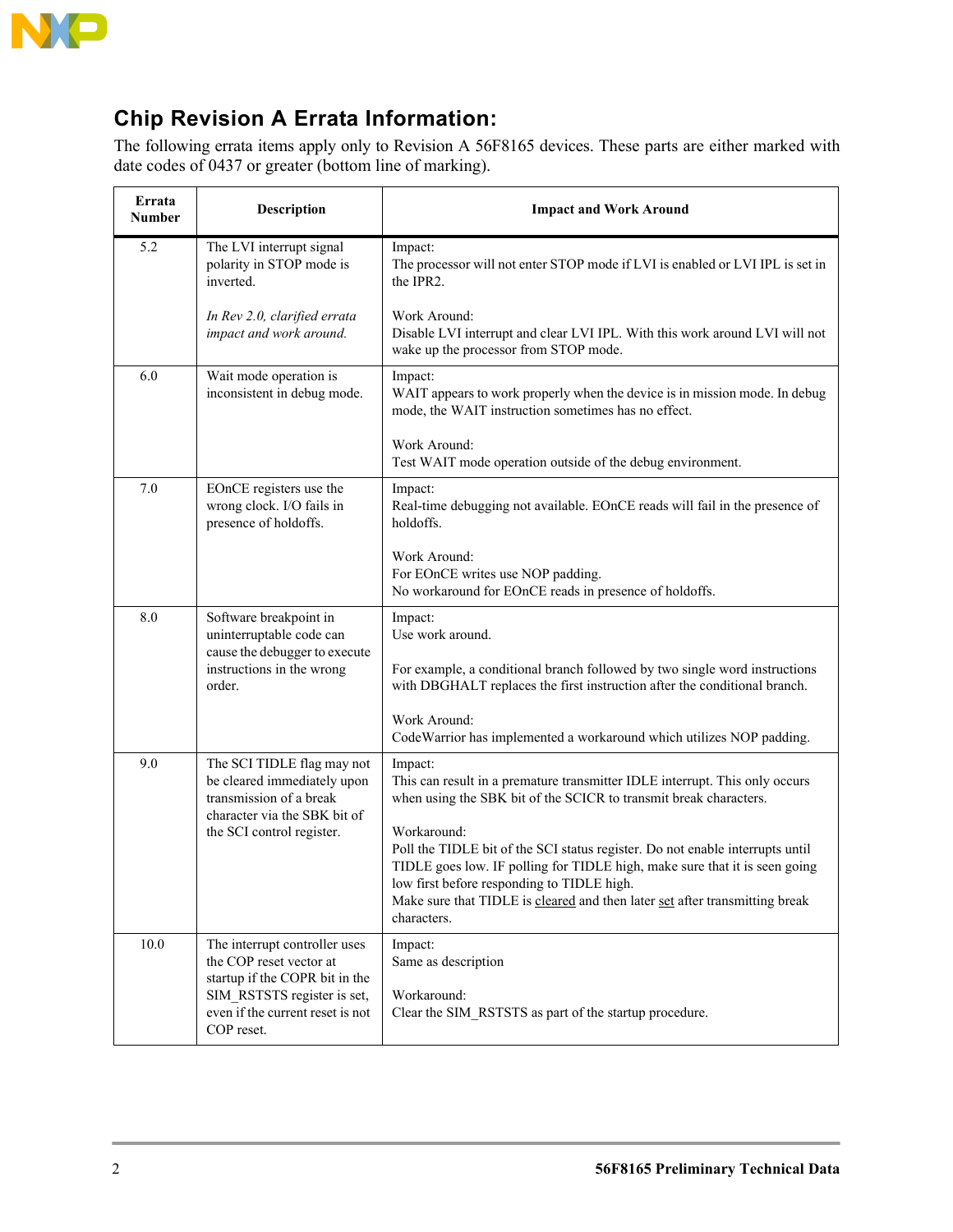

### **Chip Revision A Errata Information:**

The following errata items apply only to Revision A 56F8165 devices. These parts are either marked with date codes of 0437 or greater (bottom line of marking).

| Errata<br><b>Number</b> | Description                                                                                                                                                                                                                                                    | <b>Impact and Work Around</b>                                                                                                                                                                                                                                                                                                                                                                                                                                                                                                                                                                                                                                        |
|-------------------------|----------------------------------------------------------------------------------------------------------------------------------------------------------------------------------------------------------------------------------------------------------------|----------------------------------------------------------------------------------------------------------------------------------------------------------------------------------------------------------------------------------------------------------------------------------------------------------------------------------------------------------------------------------------------------------------------------------------------------------------------------------------------------------------------------------------------------------------------------------------------------------------------------------------------------------------------|
| 11.0                    | The EOnCE OPDBR register<br>will not work properly if<br>there is more than one JTAG<br>serially connected device<br>used in a scan chain<br>configurations.                                                                                                   | Impact:<br>This register is used for executing instructions shifted in by the host through<br>the JTAG when the device is in debug mode. The intended instruction will not<br>be executed under this condition.<br>Note: This does not affect boundary-scan operation, which will still work<br>properly no matter what position the device is placed in the boundary-scan<br>chain.<br>Workarounds:<br>1. Each device must be on a separate scan chain for debugging purposes.<br>2. If there is only one 56800E device on a scan chain, then the EOnCE<br>OPDRB register will work properly as long as the 56800E device is the first<br>device on the scan chain. |
| 12.0                    | The CodeWarrior debugger is<br>not sensitive enough to the<br>operation frequency of the<br>device. Memory code may be<br>corrupted when setting/<br>clearing.                                                                                                 | Impact:<br>Once the PLL is engaged, the device may be under erased/programmed when<br>setting and clearing breakpoints.<br>Workaround:<br>flash.cfg file should contain the following entry:<br>set_hfmclkd 0x14<br>This sets the on-chip flash interface unit to use the maximum program time at<br>4MHz system rate. At 40MHz, program/erase times will be less than desired,<br>but appear operational under otherwise normal conditions. Use of hardware<br>breakpoints also eliminates this issue.                                                                                                                                                              |
| 13.0                    | The setting of the CHNCFG<br>bits in the ADCR1 register<br>for the mux channels<br>associated with converter 0<br>override the settings for the<br>mux channels associated with<br>converter 1.                                                                | Impact:<br>This problem effects scans with a mix of single ended and differential mode<br>conversions.<br>If AN0/2-AN1/3 is set for single ended then AN4/6-AN5/7 can't properly<br>execute differential conversions and vise versa if AN0/2-AN1/3 is set for<br>differential mode AN4/6-AN5/7 can't properly execute single ended<br>conversions. Settings for differential mode for converter 1 also adversely<br>effect single ended conversions in converter 0.<br>Work Around:<br>Restrict conversion types so that the cases described do not occur.                                                                                                           |
| 14.0                    | With a Quad Timer counter,<br>when using a single compare<br>register to generate timing<br>intervals and clocking the<br>timer at a rate other than at<br>the IPbus clock rate the timer<br>may count incorrectly when<br>the compare register is<br>changed. | Impact:<br>When the compare register matches the counter register and is updated before<br>the next timer clock the counter increments/decrements instead of reloading.<br>Work Around:<br>1. Use both compare registers, such that the compare register that is not active<br>is updated for use in the next count period.<br>2. Instead of updating the compare register, architect the software so the<br>LOAD register can be updated, with the compare register held constant.<br>FAQ 25527 provides an in-depth discussion of this issue and can be found on<br>the Freescale website. freescale.com.                                                          |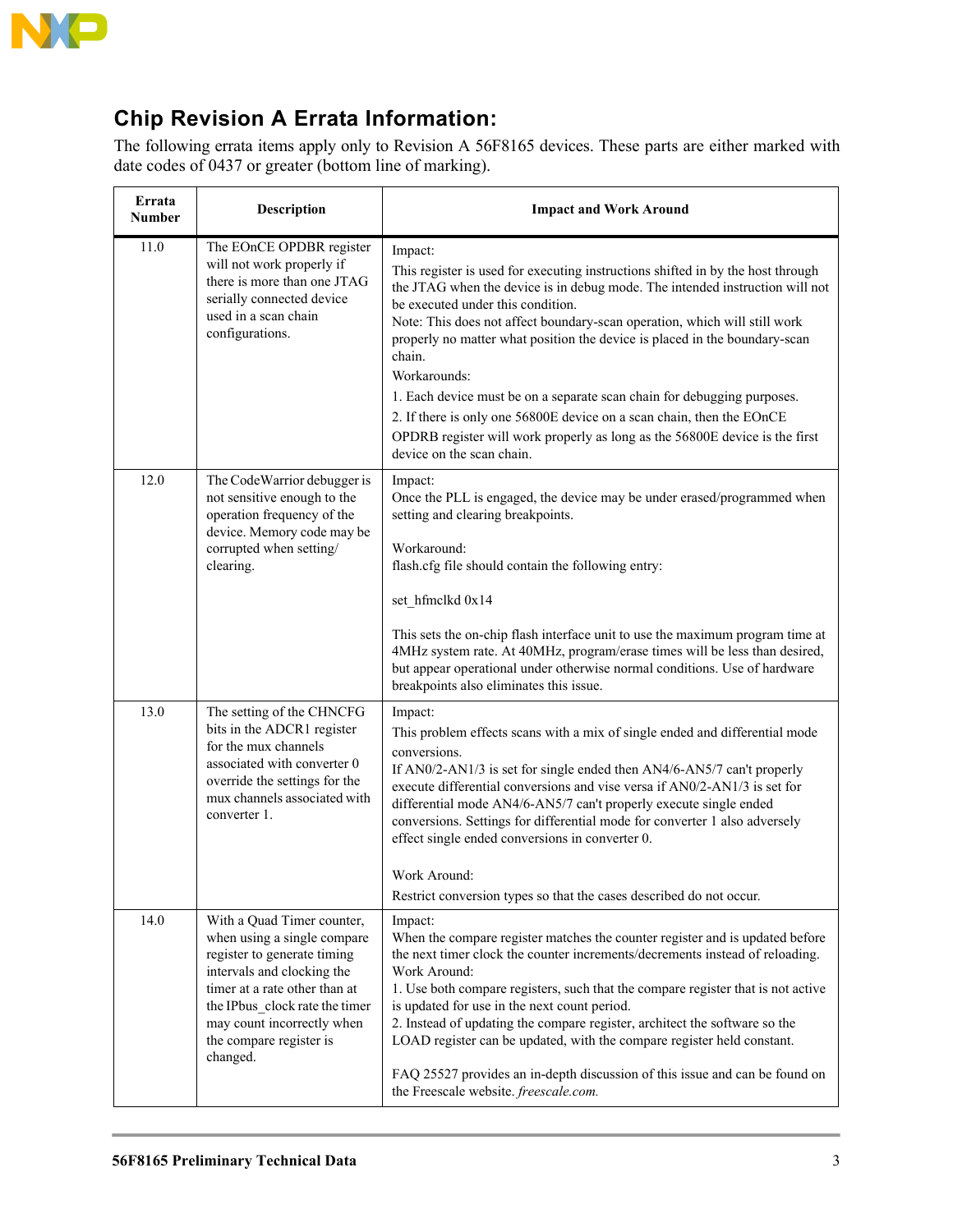

### **Chip Revision A Errata Information:**

The following errata items apply only to Revision A 56F8165 devices. These parts are either marked with date codes of 0437 or greater (bottom line of marking).

| Errata<br><b>Number</b> | <b>Description</b>                                                                                                                                                                                                                                                                                                                                                                    | <b>Impact and Work Around</b>                                                                                                                                                                                                                                                                                                                                                                                                                                                                                                                                                                                                                                                                                                                                                                                                                                                                                                           |
|-------------------------|---------------------------------------------------------------------------------------------------------------------------------------------------------------------------------------------------------------------------------------------------------------------------------------------------------------------------------------------------------------------------------------|-----------------------------------------------------------------------------------------------------------------------------------------------------------------------------------------------------------------------------------------------------------------------------------------------------------------------------------------------------------------------------------------------------------------------------------------------------------------------------------------------------------------------------------------------------------------------------------------------------------------------------------------------------------------------------------------------------------------------------------------------------------------------------------------------------------------------------------------------------------------------------------------------------------------------------------------|
| 15.1                    | GPIO interrupts on the<br>SAME port will not be<br>detected if the edge of an<br>input interrupt signal occurs<br>in the same clock cycle that<br>the IESR is written.                                                                                                                                                                                                                | Impact:<br>Hardware designs that have asynchronous interruptable inputs on the same<br>GPIO port cannot rely on the device to generate the interrupt.<br>Work Around(s):<br>1. Use different ports for these two interrupts.<br>2. After writing to the IESR, read the RAW_DATA register to determine if<br>any other inputs have occurred at this exact instant.                                                                                                                                                                                                                                                                                                                                                                                                                                                                                                                                                                       |
| 16.2                    | With the Quad Timer, when<br>using Count Mode (CM)<br>0b110 "edge of secondary<br>source triggers primary count<br>till compare" and the Output<br>Mode (OM) is 0b111 "enable<br>gated clock output while<br>counter is active", the<br>OFLAG will incorrectly<br>output clock pulses prior to<br>the secondary input edge if<br>the primary count source is<br>not an IPBus clock/N. | Impact:<br>Typically this will arise when an application is trying to output as finite<br>number of 50% duty cycle clock pulses triggered by the output of another<br>timer. Timer 1 creates an infinite pulse train which is fed into the primary<br>input of Timer 2. Timer 2's secondary input is the triggering signal. Timer 2's<br>job is to wait until the trigger and then count out the correct number of clock<br>pulses.<br>Work Around:<br>The workaround is to rearrange functionality. Timer 1 uses an IPBus/N to<br>generate a pulse train at $2x$ the desired clock rate. It uses $CM = 0b110$ and OM<br>$= 0b111$ correctly. Then Timer 2's job is to simply convert the 2x pulse stream<br>into a clock pulse stream at 1x frequency and 50% duty cycle. It does this by<br>$CM = 0b001$ (count rising edges of primary input) and $OM = 0b011$ (toggle<br>OFLAG on successful compare) with a compare value of zero. |
| 17.3                    | If runtime flash programming<br>is desired, Power-on reset<br>(POR) of the device may not<br>be fully effective for slow<br>rise times of $V_{DD}$ and/or<br>V <sub>DDA</sub> , on some small<br>fraction of parts.                                                                                                                                                                   | Impact:<br>It may not be possible to write to the flash if the reset cause is not a software<br>reset.<br>Workaround:<br>If runtime flash programming is desired, add the software reset in startup code<br>if the reset cause is not a software reset. Example code:<br>If bit SWR of RSTSTS register is not set<br>Set logical 1 to bit SWRST of SIM CONTROL Register<br>While loop (to wait for reset)<br>else (continue with startup code)                                                                                                                                                                                                                                                                                                                                                                                                                                                                                          |

### **Errata Sheet History**

| <b>Previously Documented in Past Errata Sheets</b>                                                                                                               | Correction                             |
|------------------------------------------------------------------------------------------------------------------------------------------------------------------|----------------------------------------|
| GPIO interrupts on the SAME port will not be<br>detected if the edge of an input interrupt signal<br>occurs in the same clock cycle that the IESR is<br>written. | New item in Rev 1 of this errata sheet |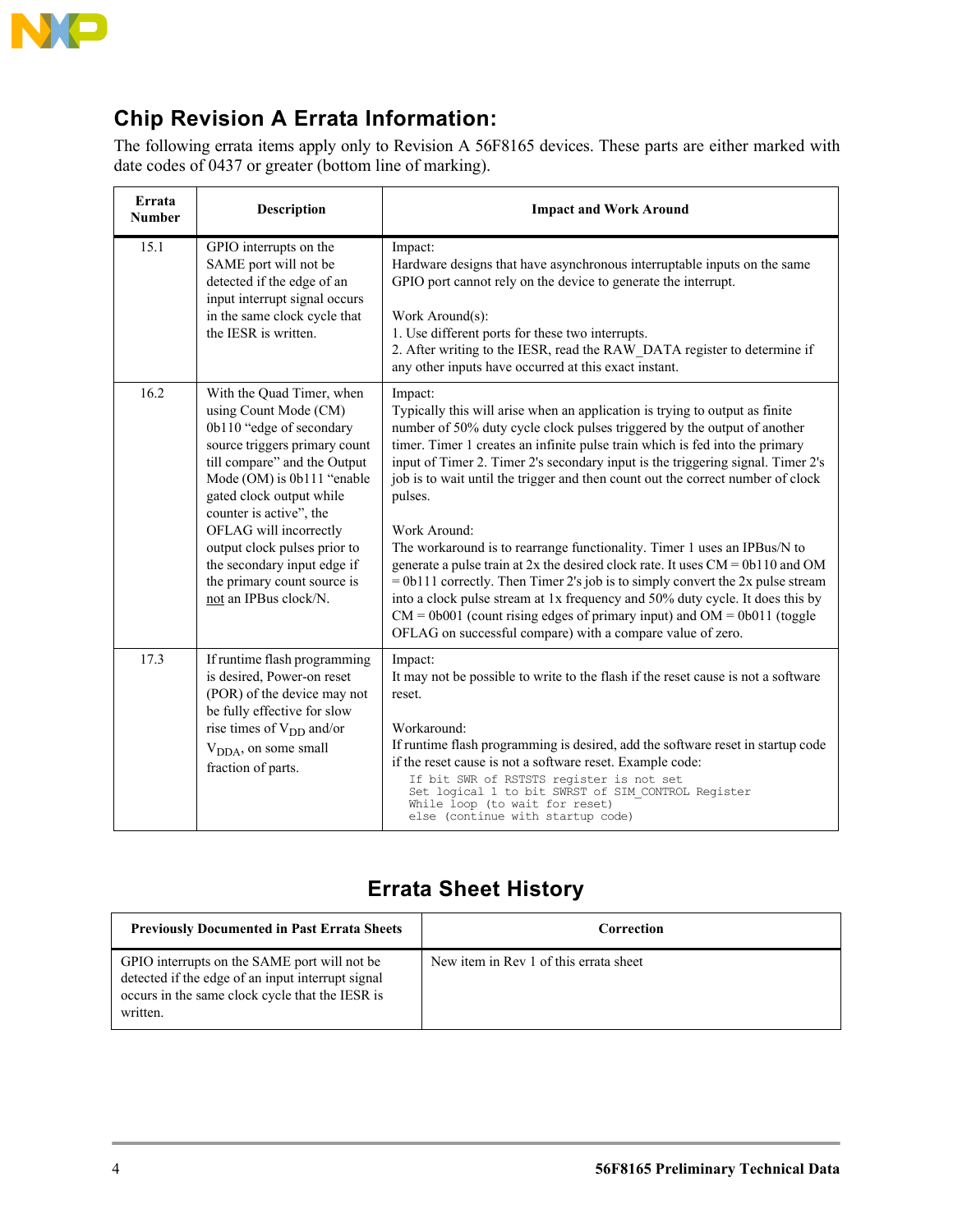

## **Errata Sheet History (Continued)**

| <b>Previously Documented in Past Errata Sheets</b>                                                                                                                                                                                                                                                                                                                     | Correction                             |
|------------------------------------------------------------------------------------------------------------------------------------------------------------------------------------------------------------------------------------------------------------------------------------------------------------------------------------------------------------------------|----------------------------------------|
| With the Quad Timer, when using Count Mode<br>(CM) 0b110 "edge of secondary source triggers<br>primary count till compare" and the Output Mode<br>(OM) is 0b111 "enable gated clock output while<br>counter is active", the OFLAG will incorrectly<br>output clock pulses prior to the secondary input<br>edge if the primary count source is not an IPBus<br>clock/N. | New item in Rev 2 of this errata sheet |
| If runtime flash programming is desired, Power-on<br>reset (POR) of the device may not be fully effective<br>for slow rise times of $V_{DD}$ and/or $V_{DDA}$ , on some<br>small fraction of parts.                                                                                                                                                                    | New item in Rev 3 of this errata sheet |